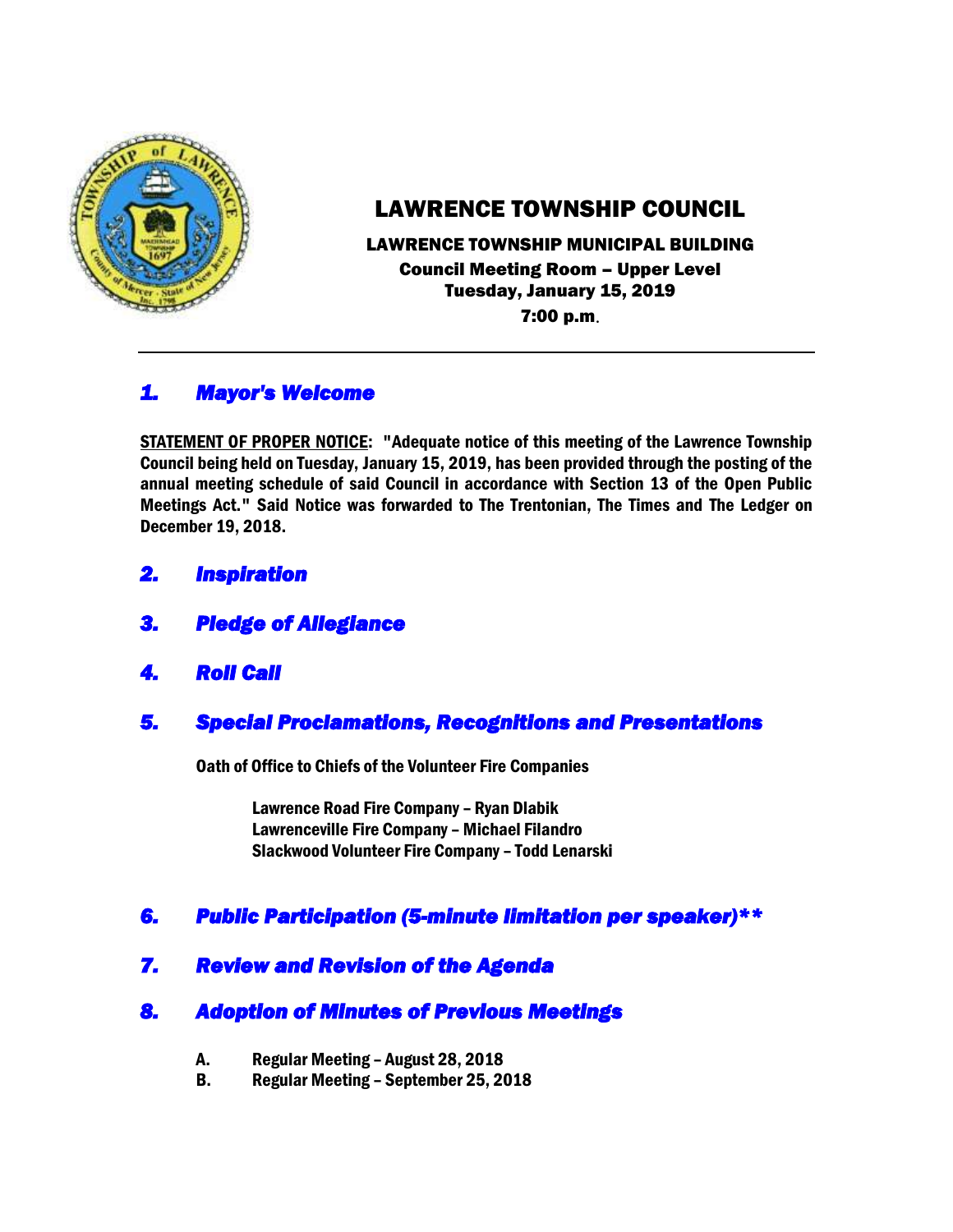# *9. Awarding and/or Rejecting of Bids\**

A. Authorizing Awarding Affordable Unit Rehabilitation to Affordable Housing Administrators

# *10. Introduction of Ordinances***\*\***

## *11. Adoption of Ordinances\**

## *12. Manager's Report*

Submission of 2019 Recommended Municipal Budget

## *13. Attorney's Report*

- *14. Clerk's Report*
- *15. Unfinished Business*
- *16. New Business*
- *17. Public Participation (3-minute limitation per speaker) \*\**

#### *18. Resolutions*

#### A. Bond Acceptance

#### B. Bond Release

- 1) Authorizing Performance Bond Release for Concentra Health Services, SP-03/16
- 2) Authorizing Grading/Soil Stabilization Bond Release for 8 Edgewood Avenue
- 3) Authorizing Maintenance Bond Release for Islamic Circle of Mercer County, SP-04/10
- 4) Authorizing Maintenance Bond Release for Mercer Mall Expansion, SP-03/13
- 5) Authorizing Maintenance Bond Release for Lightbridge Academy, SP-09/15

#### C. Escrow Release

1) Authorizing Release of Inspection Fees for Straightway Baptist Church, SP-01/14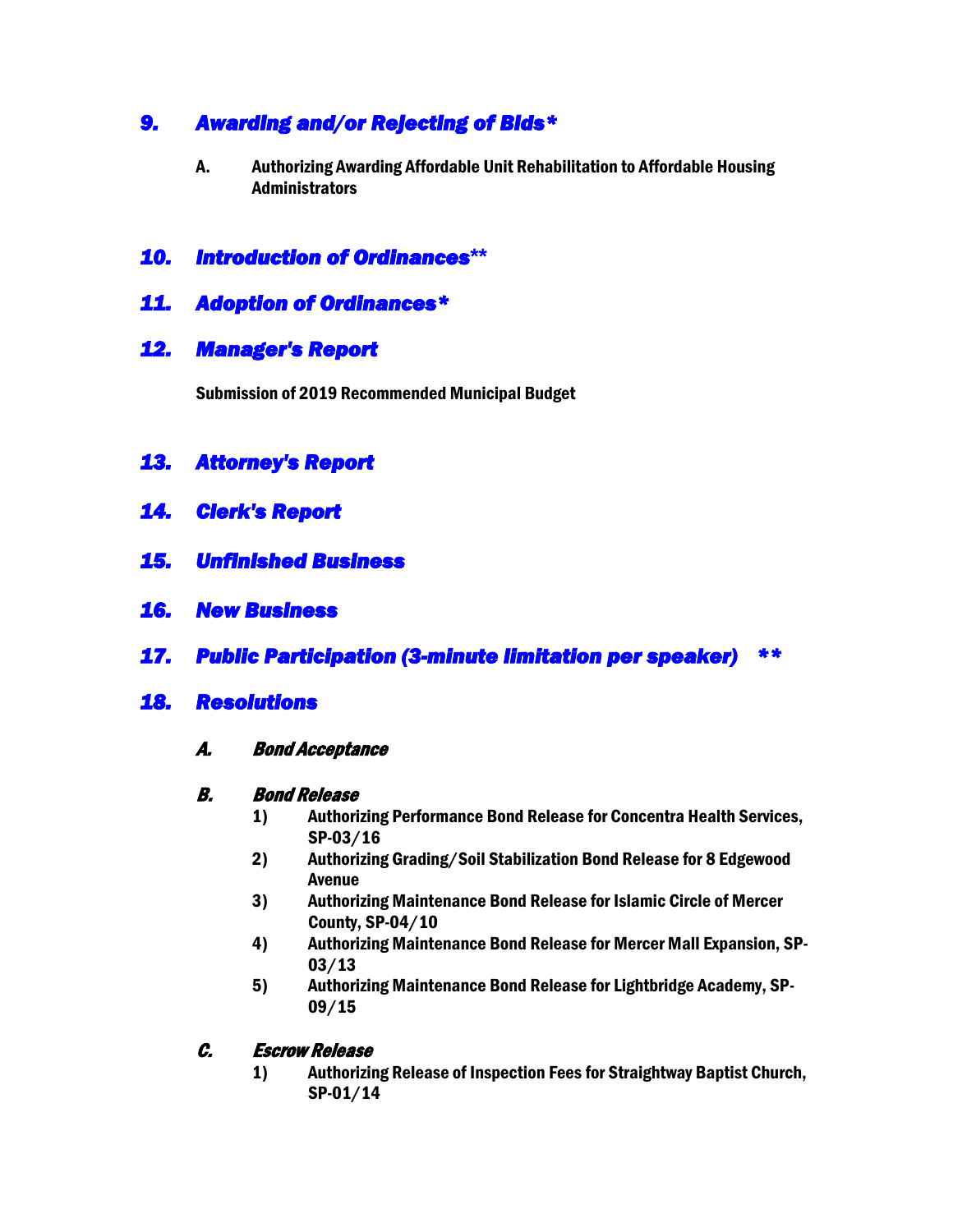## C. Escrow Release, cont'd.

- 2) Authorizing Release of Review and Partial Release of Inspection Fees for Porsche of Princeton, SP-05/14
- 3) Authorizing Release of Soil Testing Fees for 347 Cold Soil Road, IP-19/18

### D. Refunds

- 1) Authorizing Refund for Tax Overpayment
- 2) Authorizing Refund for Certificate of Continued Occupancy Permit

# E. Special Items of Revenue

### F. Professional Services Agreements

- 1) Authorizing Appointment of Planning Board and Zoning Board Inspections and Miscellaneous Engineering Projects Services to Banc3
- 2) Authorizing Appointment to Update the Township Land Use Ordinance to Clarke Caton Hintz
- 3) Authorizing Appointment of Acoustical Consultant to the Planning Board for 2019
- 4) Authorizing Appointment of Traffic Consultant to the Planning Board for 2019
- 5) Authorizing Appointment of Traffic Consultant to the Zoning Board for 2019
- 6) Authorizing Appointment of Planning Board Attorney for 2019
- 7) Authorizing Appointment of Zoning Board Attorney for 2019
- 8) Authorizing Appointment of Planning Board Planning Consultant for 2019
- 9) Authorizing Appointment of Zoning Board Planning Consultant for 2019
- 10) Authorizing Appointment of Special Counsel for Labor Negotiations for 2019

### G. Grants

### H. Miscellaneous

- 1) Authorizing a Shared Services Agreement with the Township of Hamilton for Specialized Health Clinic Services
- 2) Authorizing Shared Services Agreement with the Mercer County Prosecutor's Office
- 3) Authorizing Extension for 2019 Budget Introduction and Adoption
- 4) Authorizing Renewal of Contract for On-Line Data Processing with Vital **Communications**
- 5) Authorizing the Sale of Abandoned Property to be Sold at Public Auction
- 6) Authorizing the Appointment to Boards and Committees
- 7) Authorizing a Closed Session of Council Immediately Following the Regular Meeting, if necessary